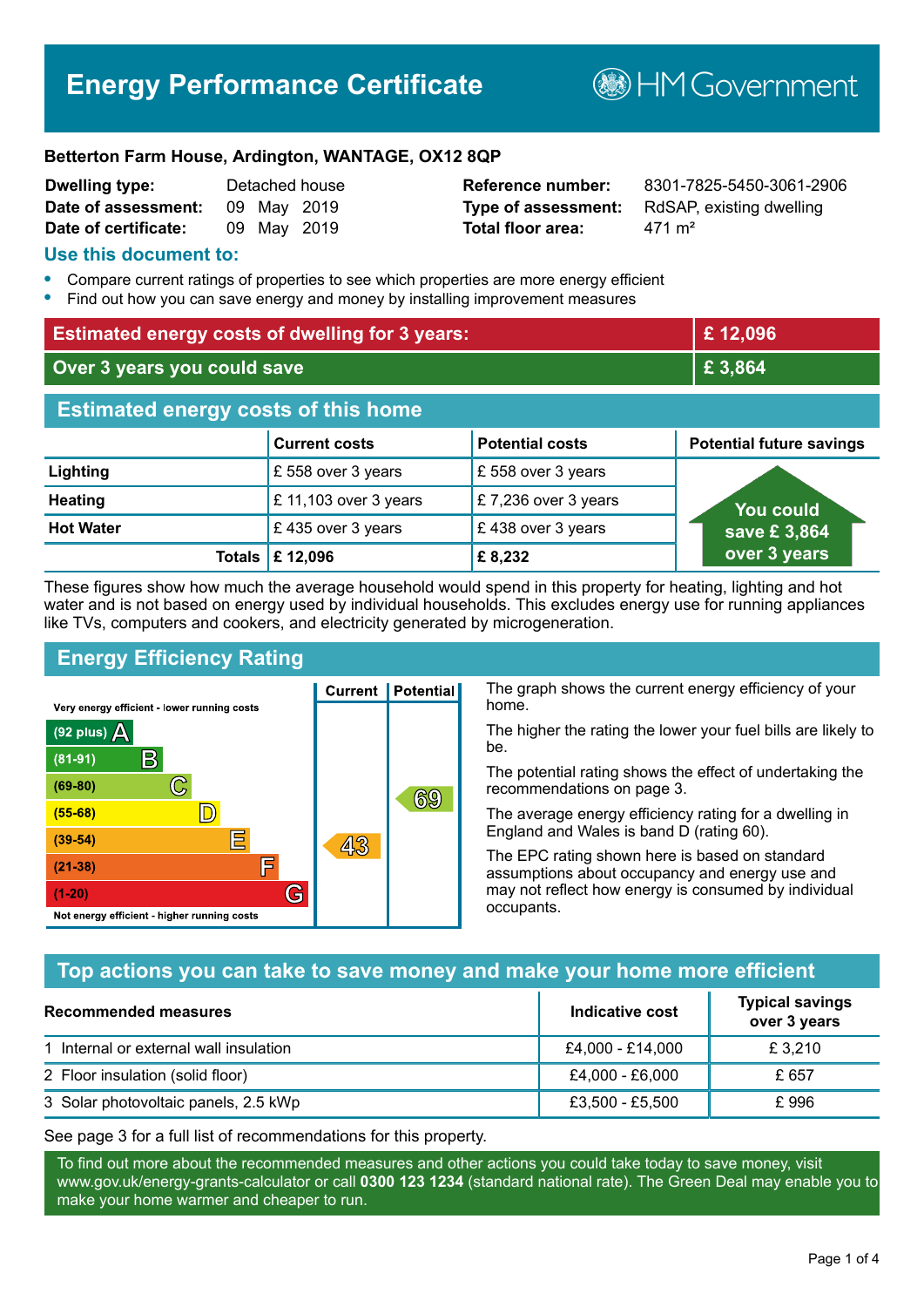| <b>Element</b>        | <b>Description</b>                             | <b>Energy Efficiency</b> |
|-----------------------|------------------------------------------------|--------------------------|
| Walls                 | Solid brick, as built, no insulation (assumed) | $\star$ * * * *          |
| Roof                  | Pitched, insulated at rafters                  | ★★★★☆                    |
|                       | Flat, insulated                                | ★★★★☆                    |
|                       | Roof room(s), insulated                        | ★★★★☆                    |
| Floor                 | Solid, no insulation (assumed)                 |                          |
| <b>Windows</b>        | Mostly double glazing                          | ★★☆☆☆                    |
| Main heating          | Boiler and radiators, oil                      | ★★★☆☆                    |
|                       | Boiler and radiators, oil                      | ★★★☆☆                    |
| Main heating controls | Programmer, room thermostat and TRVs           | ★★★★☆                    |
| Secondary heating     | Room heaters, dual fuel (mineral and wood)     |                          |
| Hot water             | From main system                               | ★★★☆☆                    |
| Lighting              | Low energy lighting in all fixed outlets       | *****                    |

#### **Summary of this home's energy performance related features**

Current primary energy use per square metre of floor area: 217 kWh/m² per year

The assessment does not take into consideration the physical condition of any element. 'Assumed' means that the insulation could not be inspected and an assumption has been made in the methodology based on age and type of construction.

#### **Low and zero carbon energy sources**

Low and zero carbon energy sources are sources of energy that release either very little or no carbon dioxide into the atmosphere when they are used. Installing these sources may help reduce energy bills as well as cutting carbon. There are none provided for this home.

## **Your home's heat demand**

For most homes, the vast majority of energy costs derive from heating the home. Where applicable, this table shows the energy that could be saved in this property by insulating the loft and walls, based on typical energy use (shown within brackets as it is a reduction in energy use).

| <b>Heat demand</b>           | <b>Existing dwelling</b> | Impact of loft<br>insulation | <b>Impact of cavity</b><br>wall insulation | Impact of solid<br>wall insulation |
|------------------------------|--------------------------|------------------------------|--------------------------------------------|------------------------------------|
| Space heating (kWh per year) | 67.189                   | N/A                          | N/A                                        | (19, 874)                          |
| Water heating (kWh per year) | 3,142                    |                              |                                            |                                    |

You could receive Renewable Heat Incentive (RHI) payments and help reduce carbon emissions by replacing your existing heating system with one that generates renewable heat, subject to meeting minimum energy efficiency requirements. The estimated energy required for space and water heating will form the basis of the payments. For more information, search for the domestic RHI on the www.gov.uk website.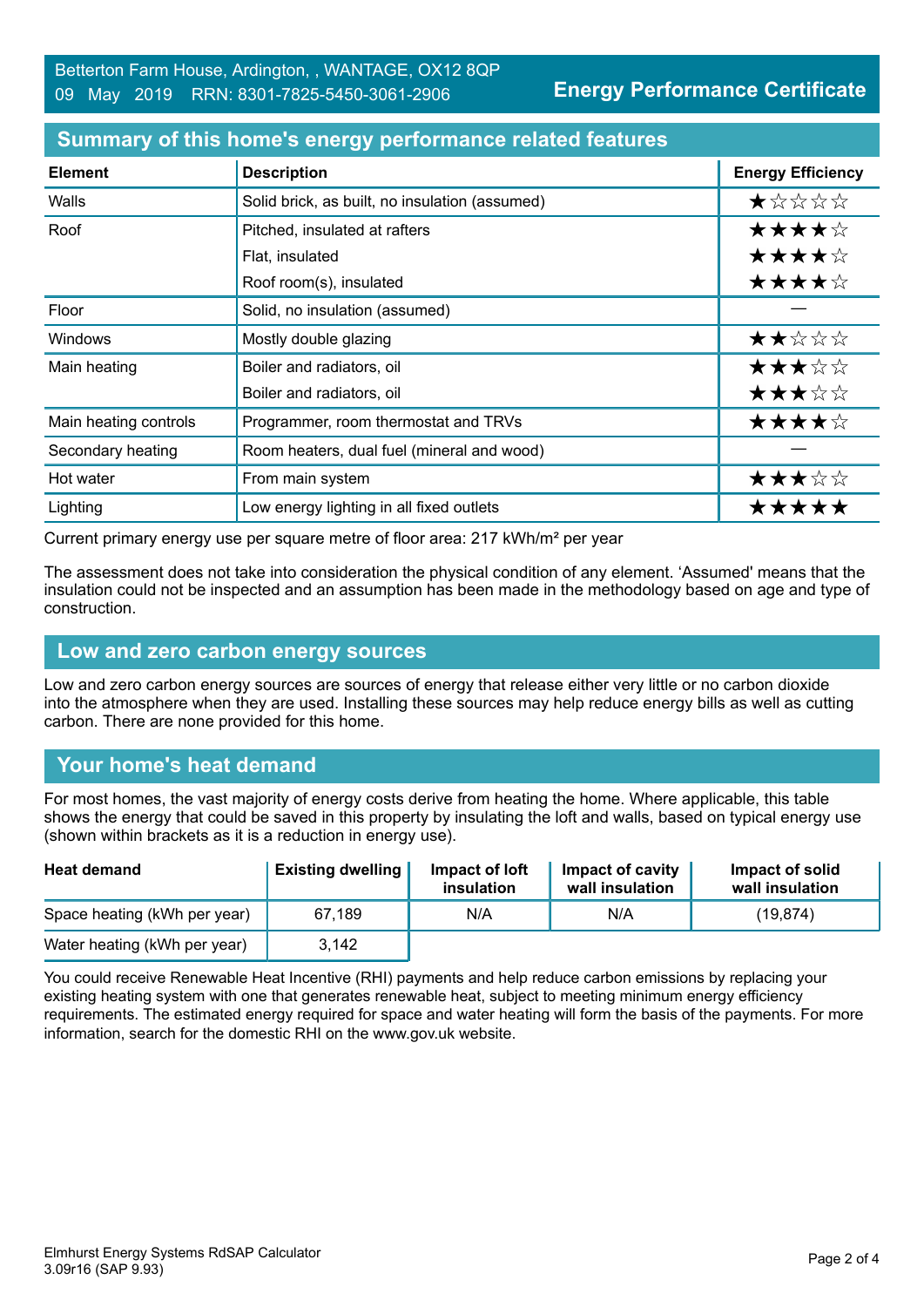## **Recommendations**

The measures below will improve the energy performance of your dwelling. The performance ratings after improvements listed below are cumulative; that is, they assume the improvements have been installed in the order that they appear in the table. Further information about the recommended measures and other simple actions you could take today to save money is available at www.gov.uk/energy-grants-calculator. Before installing measures, you should make sure you have secured the appropriate permissions, where necessary. Such permissions might include permission from your landlord (if you are a tenant) or approval under Building Regulations for certain types of work.

| <b>Recommended measures</b>          | Indicative cost     | <b>Typical savings</b><br>per year | <b>Rating after</b><br>improvement |
|--------------------------------------|---------------------|------------------------------------|------------------------------------|
| Internal or external wall insulation | £4,000 - £14,000    | £1,070                             | <b>D58</b>                         |
| Floor insulation (solid floor)       | £4,000 - £6,000     | £ 219                              | <b>D61</b>                         |
| Solar photovoltaic panels, 2.5 kWp   | £3,500 - £5,500     | £ 332                              | <b>D63</b>                         |
| Wind turbine                         | $£15,000 - £25,000$ | £ 652                              | C69                                |

## **Opportunity to benefit from a Green Deal on this property**

Green Deal Finance allows you to pay for some of the cost of your improvements in instalments under a Green Deal Plan (note that this is a credit agreement, but with instalments being added to the electricity bill for the property). The availability of a Green Deal Plan will depend upon your financial circumstances. There is a limit to how much Green Deal Finance can be used, which is determined by how much energy the improvements are estimated to **save** for a 'typical household'.

You may be able to obtain support towards repairs or replacements of heating systems and/or basic insulation measures, if you are in receipt of qualifying benefits or tax credits. To learn more about this scheme and the rules about eligibility, call the Energy Saving Advice Service on **0300 123 1234** for England and Wales.